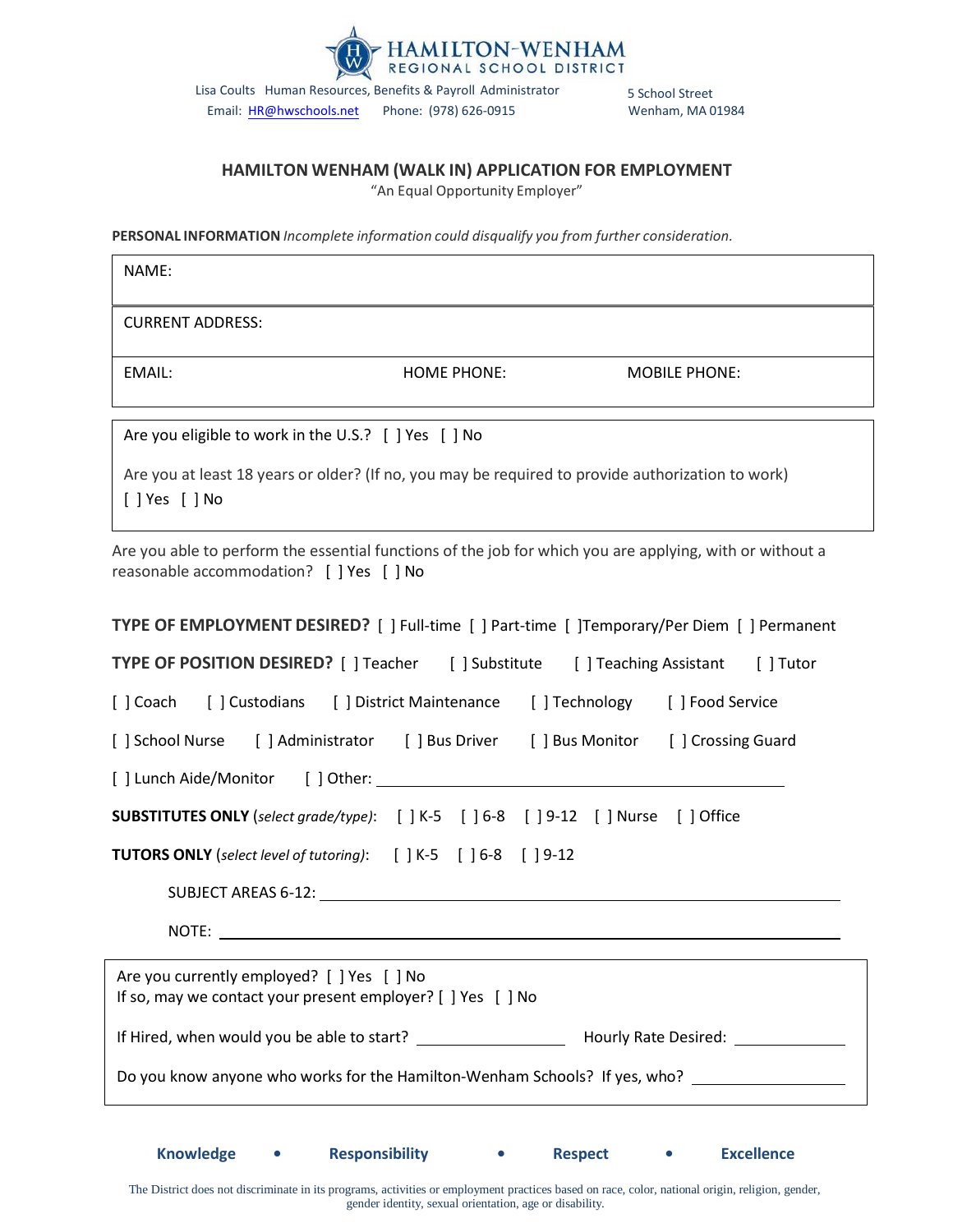

Email: HR[@hwschools.net](mailto:d.oneil@HWSchools.net) Phone: (978) 626-0915 Wenham, MA 01984

# **EDUCATION HISTORY**

| <b>EDUCATION</b>      | Name and location of school | #. of Years<br><b>Attended</b> | <b>Degree</b><br><b>Received</b> | <b>Subjects Studied</b><br>/Major |
|-----------------------|-----------------------------|--------------------------------|----------------------------------|-----------------------------------|
| High School           |                             |                                |                                  |                                   |
| College or University |                             |                                |                                  |                                   |
| Other Schooling       |                             |                                |                                  |                                   |

## **EMPLOYMENT HISTORY** Include your last seven (7) years of employment history, starting with the most

recent and working backwardsin time. *Incomplete information could disqualify you from further consideration.*

| From                            | To         | <b>Employer Name</b>                                             | <b>Telephone</b> |  |
|---------------------------------|------------|------------------------------------------------------------------|------------------|--|
|                                 |            |                                                                  |                  |  |
| <b>Job Title</b>                | City/State |                                                                  |                  |  |
| Immediate supervisor and title: |            | Summarize the nature of work performed and job responsibilities: |                  |  |
|                                 |            |                                                                  |                  |  |
| <b>Reason for leaving</b>       |            | <b>Ending Hourly Rate/Salary</b>                                 |                  |  |
|                                 |            |                                                                  |                  |  |
|                                 |            |                                                                  |                  |  |
| From                            | To         | <b>Employer Name</b>                                             | <b>Telephone</b> |  |
|                                 |            |                                                                  |                  |  |
| Job Title                       | City/State |                                                                  |                  |  |
| Immediate supervisor and title: |            | Summarize the nature of work performed and job responsibilities: |                  |  |
|                                 |            |                                                                  |                  |  |
| <b>Reason for leaving</b>       |            | <b>Hourly Rate/Salary</b>                                        |                  |  |
|                                 |            |                                                                  |                  |  |

**Knowledge • Responsibility • Respect • Excellence**

The District does not discriminate in its programs, activities or employment practices based on race, color, national origin, religion, gender, gender identity, sexual orientation, age or disability.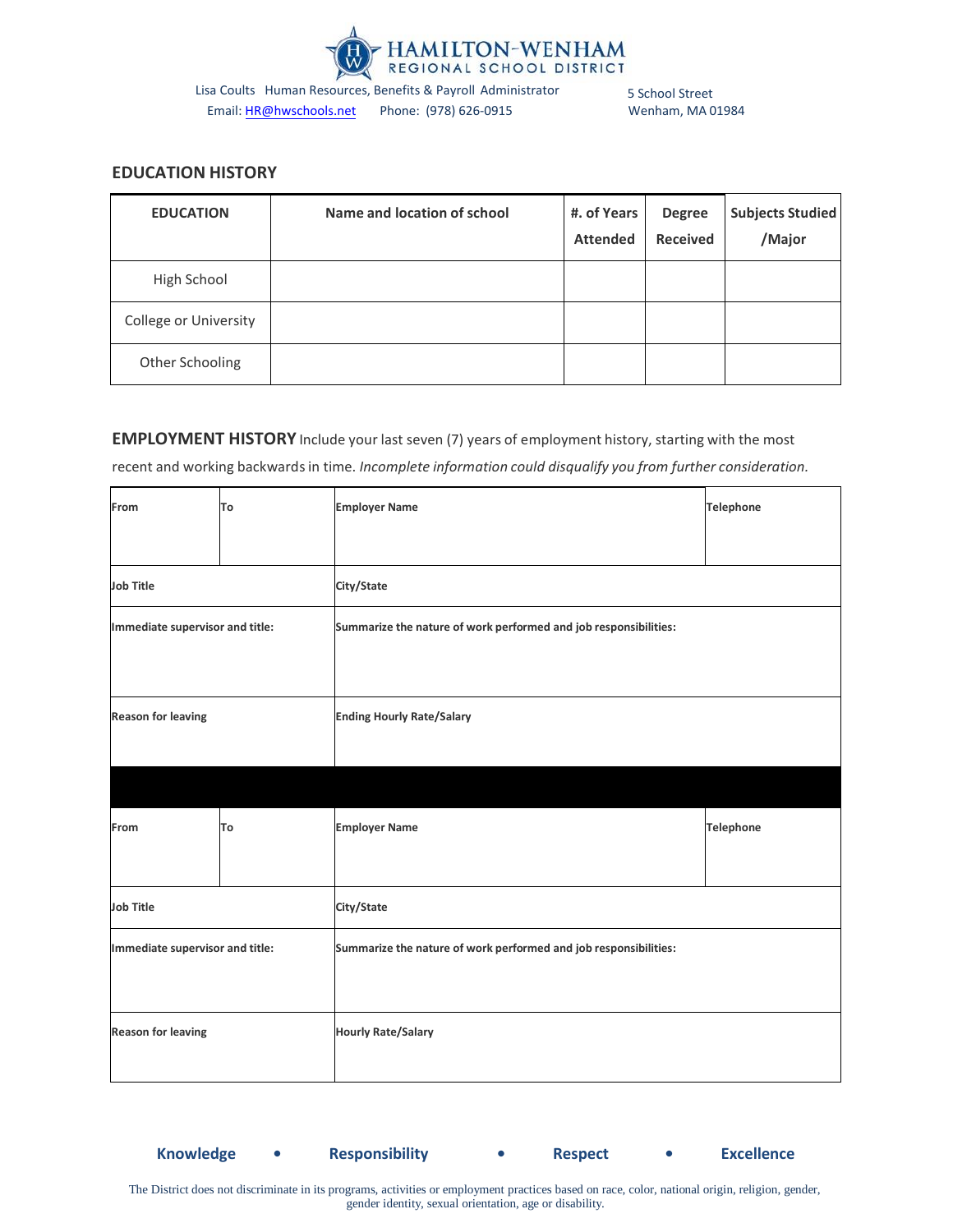

Email: HR[@hwschools.net](mailto:d.oneil@HWSchools.net) Phone: (978) 626-0915 Wenham, MA 01984

| From                            | To | <b>Employer Name</b>                                             | <b>Telephone</b> |  |
|---------------------------------|----|------------------------------------------------------------------|------------------|--|
|                                 |    |                                                                  |                  |  |
| <b>Job Title</b>                |    | City/State                                                       |                  |  |
| Immediate supervisor and title: |    | Summarize the nature of work performed and job responsibilities: |                  |  |
| <b>Reason for leaving</b>       |    | <b>Hourly Rate/Salary</b>                                        |                  |  |
|                                 |    |                                                                  |                  |  |
| From                            | To | <b>Employer Name</b>                                             | <b>Telephone</b> |  |
| <b>Job Title</b>                |    | City/State s                                                     |                  |  |
| Immediate supervisor and title: |    | Summarize the nature of work performed and job responsibilities: |                  |  |
| <b>Reason for leaving</b>       |    | <b>Hourly Rate/Salary</b>                                        |                  |  |

\*Do you have any specialskills, experience and/or training that would enhance your ability to perform the position applied for? If yes, explain:

# Name and Address, Phone, Email Company Years Acquainted 1 2 3

### **REFERENCES** Give the names of three persons not related to you, whom you have known at least three (3) years.

The District does not discriminate in its programs, activities or employment practices based on race, color, national origin, religion, gender, gender identity, sexual orientation, age or disability.

**Knowledge • Responsibility • Respect • Excellence**